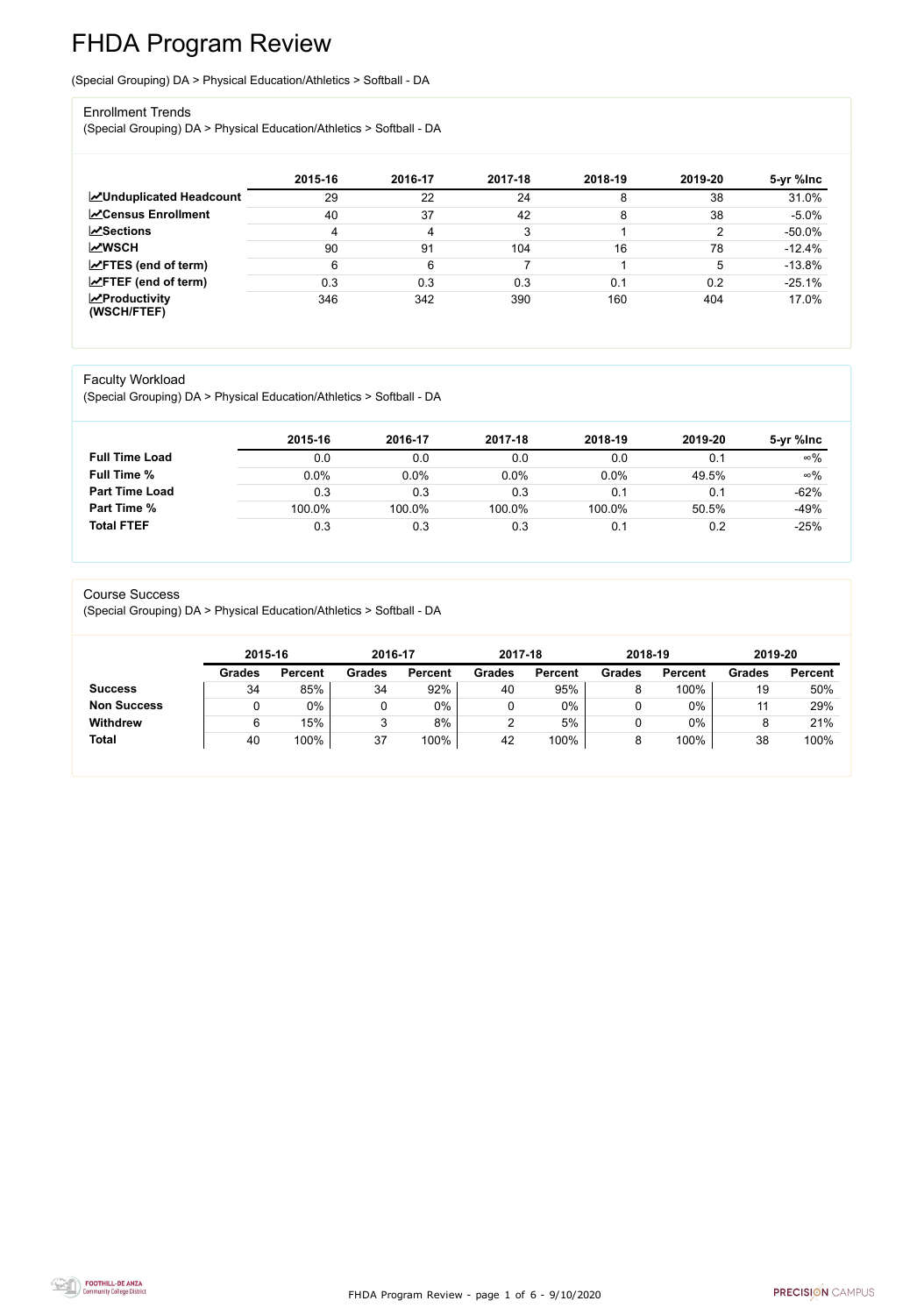FHDA Program Review - page 2 of 6 - 9/10/2020



## Course Success for African American, Latinx, and Filipinx Students

## Course Success for Asian, Native American, Pacific Islander, White, and Decline to State Students

|                    | 2015-16       |                | 2016-17       |                | 2017-18       |                | 2018-19       |                | 2019-20       |                |
|--------------------|---------------|----------------|---------------|----------------|---------------|----------------|---------------|----------------|---------------|----------------|
|                    | <b>Grades</b> | <b>Percent</b> | <b>Grades</b> | <b>Percent</b> | <b>Grades</b> | <b>Percent</b> | <b>Grades</b> | <b>Percent</b> | <b>Grades</b> | <b>Percent</b> |
| <b>Success</b>     | 23            | 88%            | 31            | 91%            | 32            | 94%            | ხ             | 100%           | 15            | 60%            |
| <b>Non Success</b> |               | $0\%$          |               | $0\%$          |               | $0\%$          |               | 0%             | ა             | 20%            |
| <b>Withdrew</b>    |               | 12%            | ື             | 9%             |               | 6%             |               | 0%             | ხ             | 20%            |
| <b>Total</b>       | 26            | 100%           | 34            | 100%           | 34            | 100%           | b             | 100%           | 25            | 100%           |

|                    | 2015-16       |                | 2016-17       |                | 2017-18       |                | 2018-19       |                | 2019-20       |                |
|--------------------|---------------|----------------|---------------|----------------|---------------|----------------|---------------|----------------|---------------|----------------|
|                    | <b>Grades</b> | <b>Percent</b> | <b>Grades</b> | <b>Percent</b> | <b>Grades</b> | <b>Percent</b> | <b>Grades</b> | <b>Percent</b> | <b>Grades</b> | <b>Percent</b> |
| <b>Success</b>     | -11           | 79%            | ◠<br>ິ        | 100%           | 8             | 100%           | ◠             | 100%           |               | 31%            |
| <b>Non Success</b> |               | $0\%$          |               | 0%             |               | 0%             |               | 0%             | 6             | 46%            |
| <b>Withdrew</b>    |               | 21%            |               | 0%             |               | 0%             |               | 0%             |               | 23%            |
| <b>Total</b>       | 14            | 100%           | ບ             | 100%           | 8             | 100%           | 3             | 100%           | 13            | 100%           |
|                    |               |                |               |                |               |                |               |                |               |                |

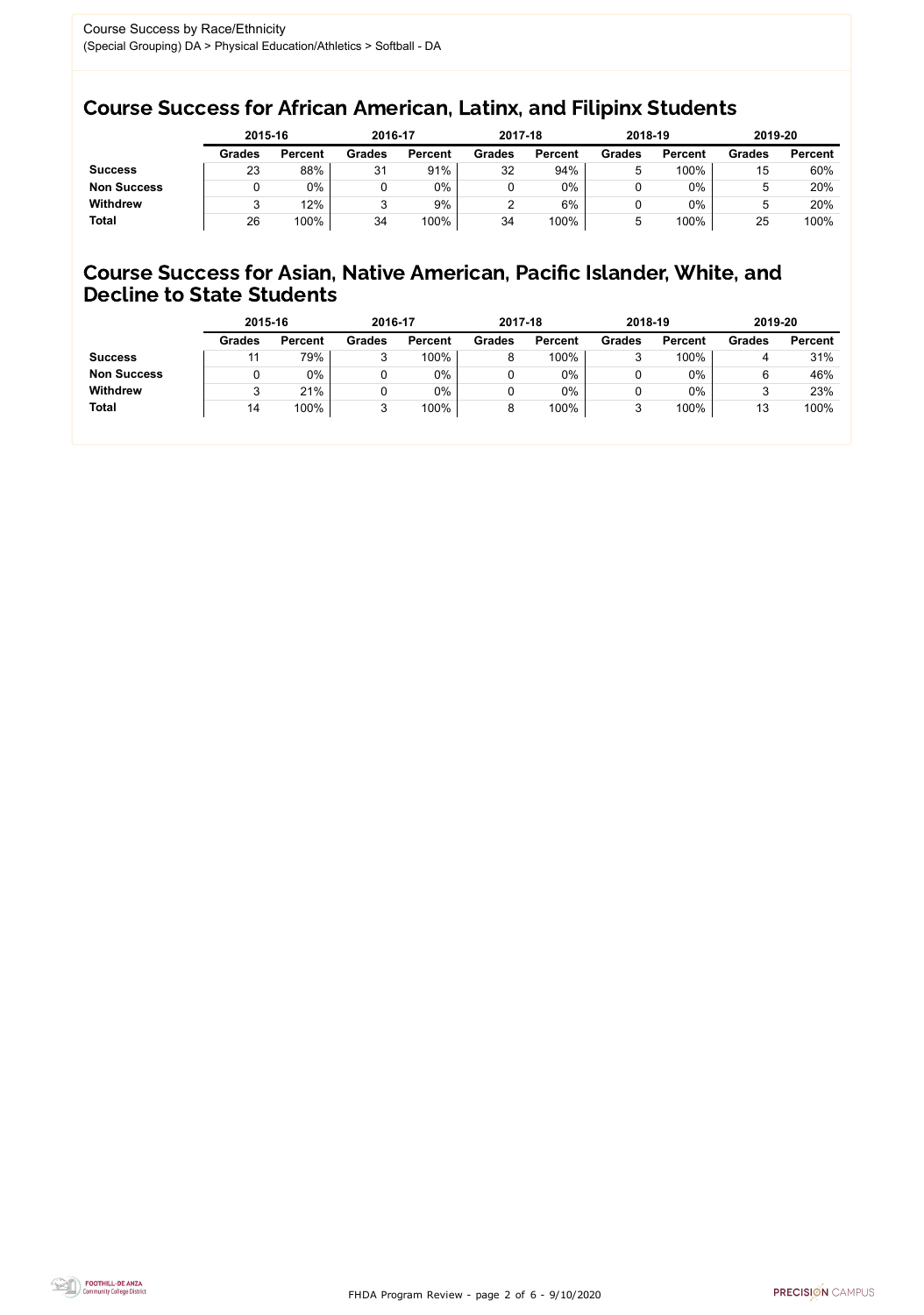

Some courses may continue to be listed but no longer have data due to renumbering or because the course was not offered in the past five years.



## by Gender

|                     |     | 2015-16        |     | 2016-17        |     | 2017-18        | 2018-19 |                | 2019-20 |                |
|---------------------|-----|----------------|-----|----------------|-----|----------------|---------|----------------|---------|----------------|
|                     | Enr | <b>Percent</b> | Enr | <b>Percent</b> | Enr | <b>Percent</b> | Enr     | <b>Percent</b> | Enr     | <b>Percent</b> |
| <b>Female</b>       | 38  | 95%            | 36  | 97%            | 42  | 100%           |         | 100%           | 30      | 79%            |
| <b>Male</b>         |     | 5%             |     | 0%             |     | 0%             |         | $0\%$          |         | 21%            |
| <b>Not Reported</b> |     | $0\%$          |     | 3%             |     | 0%             |         | $0\%$          |         | 0%             |
| <b>Total</b>        | 40  | 100%           | 37  | 100%           | 42  | 100%           |         | 100%           | 38      | 100%           |

## by Ethnicity

|                         | 2015-16 |                |                | 2016-17        |                | 2017-18        |                | 2018-19        |     | 2019-20        |
|-------------------------|---------|----------------|----------------|----------------|----------------|----------------|----------------|----------------|-----|----------------|
|                         | Enr     | <b>Percent</b> | Enr            | <b>Percent</b> | Enr            | <b>Percent</b> | Enr            | <b>Percent</b> | Enr | <b>Percent</b> |
| <b>African American</b> | 5       | 13%            | 4              | 11%            | 4              | 10%            | 0              | $0\%$          | 5   | 13%            |
| <b>Asian</b>            | 4       | 10%            | 0              | $0\%$          | 2              | 5%             |                | 13%            |     | 18%            |
| <b>Filipinx</b>         |         | 3%             | $\overline{2}$ | 5%             | 5              | 12%            | $\overline{2}$ | 25%            | 3   | 8%             |
| Latinx                  | 20      | 50%            | 28             | 76%            | 25             | 60%            | 3              | 38%            | 17  | 45%            |
| <b>Native American</b>  | 0       | $0\%$          | 0              | $0\%$          | $\overline{2}$ | 5%             |                | 13%            | 0   | $0\%$          |
| <b>Pacific Islander</b> | 0       | $0\%$          | 0              | 0%             | 2              | 5%             |                | 13%            |     | 3%             |
| White                   | 10      | 25%            | $\overline{2}$ | 5%             | $\overline{2}$ | 5%             | 0              | $0\%$          | າ   | 5%             |
| <b>Decline to State</b> | 0       | $0\%$          |                | 3%             | 0              | $0\%$          | 0              | $0\%$          | 3   | 8%             |
| <b>Total</b>            | 40      | 100%           | 37             | 100%           | 42             | 100%           | 8              | 100%           | 38  | 100%           |

# by Age

|              | 2015-16 |                |     | 2016-17        |     | 2017-18        |     | 2018-19        | 2019-20 |                |
|--------------|---------|----------------|-----|----------------|-----|----------------|-----|----------------|---------|----------------|
|              | Enr     | <b>Percent</b> | Enr | <b>Percent</b> | Enr | <b>Percent</b> | Enr | <b>Percent</b> | Enr     | <b>Percent</b> |
| 19 or less   | 15      | 38%            | 17  | 46%            | 27  | 64%            | 4   | 50%            |         | 29%            |
| $20 - 24$    | 24      | 60%            | 19  | 51%            | 15  | 36%            | 4   | 50%            |         | 29%            |
| 25-39        |         | 3%             |     | 3%             |     | 0%             | 0   | $0\%$          |         | 18%            |
| $40 +$       |         | $0\%$          |     | 0%             |     | $0\%$          | U   | $0\%$          |         | 24%            |
| <b>Total</b> | 40      | 100%           | 37  | 100%           | 42  | 100%           | 8   | 100%           | 38      | 100%           |

# by Education Level

|                           | 2015-16 |                |     | 2016-17        |     | 2017-18        |     | 2018-19        | 2019-20 |                |
|---------------------------|---------|----------------|-----|----------------|-----|----------------|-----|----------------|---------|----------------|
|                           | Enr     | <b>Percent</b> | Enr | <b>Percent</b> | Enr | <b>Percent</b> | Enr | <b>Percent</b> | Enr     | <b>Percent</b> |
| <b>Bachelor or higher</b> | υ       | $0\%$          |     | $0\%$          |     | 0%             |     | $0\%$          |         | 3%             |
| <b>Associate</b>          | υ       | $0\%$          |     | 0%             | 0   | 0%             |     | $0\%$          |         | 3%             |
| <b>HS/Equivalent</b>      | 40      | 100%           | 35  | 95%            | 40  | 95%            |     | 100%           | 34      | 89%            |
| <b>All Other</b>          | υ       | $0\%$          | 2   | 5%             |     | 5%             |     | $0\%$          |         | 5%             |
| <b>Total</b>              | 40      | 100%           | 37  | 100%           | 42  | 100%           |     | 100%           | 38      | 100%           |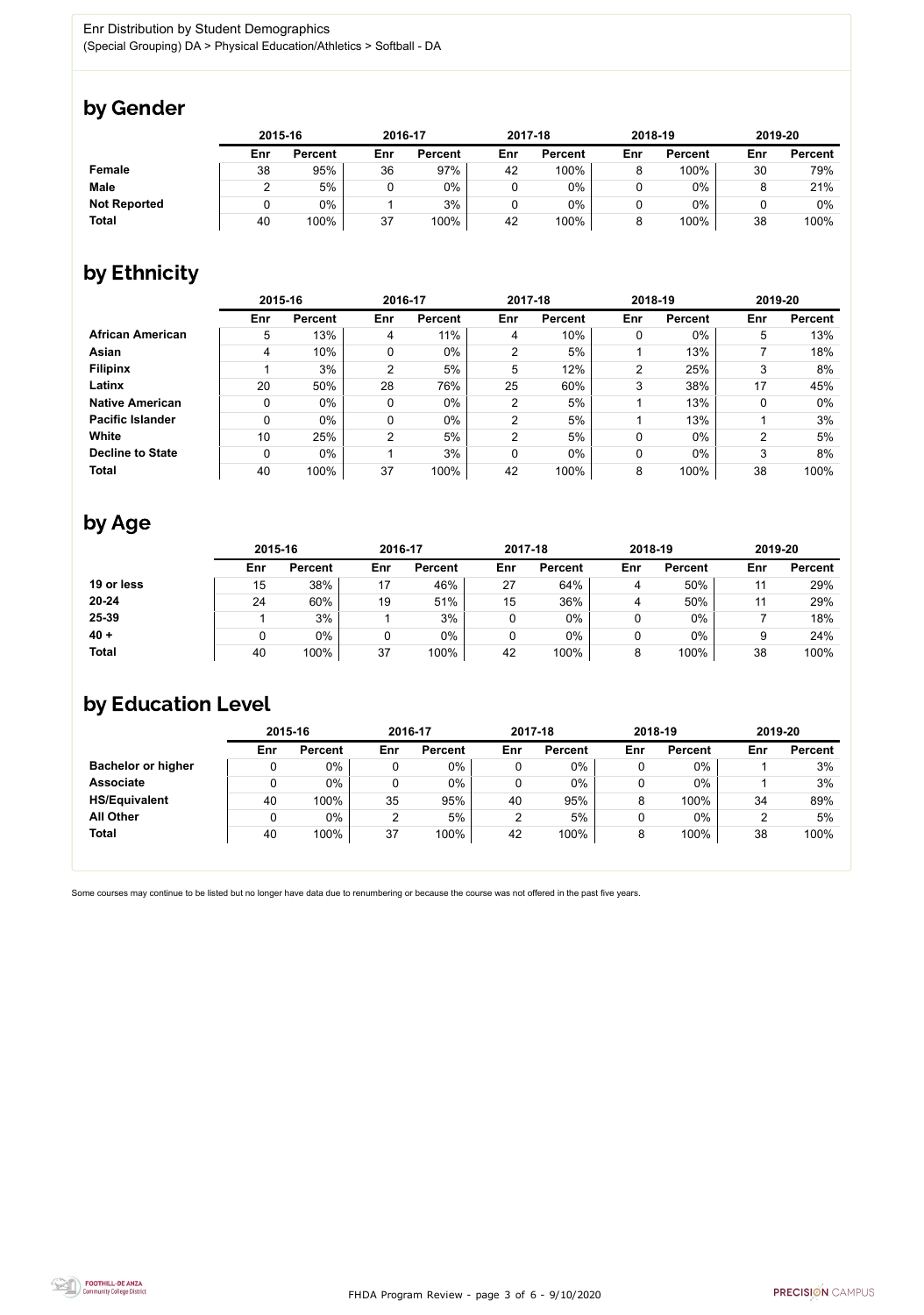FHDA Program Review - page 4 of 6 - 9/10/2020



## Success Rates by Gender (Special Grouping) DA > Physical Education/Athletics > Softball - DA

|                     | 2019-20       |                                      |               |                |               |                 |               |                |  |  |  |  |
|---------------------|---------------|--------------------------------------|---------------|----------------|---------------|-----------------|---------------|----------------|--|--|--|--|
|                     |               | <b>Non Success</b><br><b>Success</b> |               |                |               | <b>Withdrew</b> | <b>Total</b>  |                |  |  |  |  |
|                     | <b>Grades</b> | <b>Percent</b>                       | <b>Grades</b> | <b>Percent</b> | <b>Grades</b> | <b>Percent</b>  | <b>Grades</b> | <b>Percent</b> |  |  |  |  |
| <b>Female</b>       |               | 57%                                  | 6             | 20%            |               | 23%             | 30            | 100%           |  |  |  |  |
| <b>Male</b>         |               | 25%                                  | 5             | 63%            |               | 13%             |               | 100%           |  |  |  |  |
| <b>Not Reported</b> |               | N/A                                  | 0             | N/A            |               | N/A             |               | 100%           |  |  |  |  |
| All                 | 19            | 50%                                  | 11            | 29%            | o             | 21%             | 38            | 100%           |  |  |  |  |

|                     |                | 2018-19        |                    |                 |               |                |               |                |  |  |  |  |  |  |
|---------------------|----------------|----------------|--------------------|-----------------|---------------|----------------|---------------|----------------|--|--|--|--|--|--|
|                     | <b>Success</b> |                | <b>Non Success</b> | <b>Withdrew</b> |               |                | <b>Total</b>  |                |  |  |  |  |  |  |
|                     | <b>Grades</b>  | <b>Percent</b> | <b>Grades</b>      | <b>Percent</b>  | <b>Grades</b> | <b>Percent</b> | <b>Grades</b> | <b>Percent</b> |  |  |  |  |  |  |
| <b>Female</b>       | 8              | 100%           |                    | 0%              | U             | $0\%$          |               | 100%           |  |  |  |  |  |  |
| <b>Male</b>         | 0              | N/A            |                    | N/A             | 0             | N/A            |               | 100%           |  |  |  |  |  |  |
| <b>Not Reported</b> |                | N/A            |                    | N/A             | U             | N/A            |               | 100%           |  |  |  |  |  |  |
| All                 | 8              | 100%           |                    | 0%              | υ             | 0%             |               | 100%           |  |  |  |  |  |  |

|                     | 2017-18                              |                |               |                |                 |                |               |                |  |  |  |  |  |
|---------------------|--------------------------------------|----------------|---------------|----------------|-----------------|----------------|---------------|----------------|--|--|--|--|--|
|                     | <b>Non Success</b><br><b>Success</b> |                |               |                | <b>Withdrew</b> |                | <b>Total</b>  |                |  |  |  |  |  |
|                     | <b>Grades</b>                        | <b>Percent</b> | <b>Grades</b> | <b>Percent</b> | <b>Grades</b>   | <b>Percent</b> | <b>Grades</b> | <b>Percent</b> |  |  |  |  |  |
| <b>Female</b>       | 40                                   | 95%            | 0             | 0%             |                 | 5%             | 42            | 100%           |  |  |  |  |  |
| <b>Male</b>         |                                      | N/A            | 0             | N/A            | 0               | N/A            | ν             | 100%           |  |  |  |  |  |
| <b>Not Reported</b> |                                      | N/A            | 0             | N/A            |                 | N/A            | u             | 100%           |  |  |  |  |  |
| All                 | 40                                   | 95%            | 0             | 0%             |                 | 5%             | 42            | 100%           |  |  |  |  |  |

|                     |               | 2016-17                                                 |               |                |               |                |               |                |  |  |
|---------------------|---------------|---------------------------------------------------------|---------------|----------------|---------------|----------------|---------------|----------------|--|--|
|                     |               | <b>Withdrew</b><br><b>Non Success</b><br><b>Success</b> |               |                |               |                |               | <b>Total</b>   |  |  |
|                     | <b>Grades</b> | <b>Percent</b>                                          | <b>Grades</b> | <b>Percent</b> | <b>Grades</b> | <b>Percent</b> | <b>Grades</b> | <b>Percent</b> |  |  |
| <b>Female</b>       | 34            | 94%                                                     |               | 0%             |               | 6%             | 36            | 100%           |  |  |
| <b>Male</b>         |               | N/A                                                     |               | N/A            | U             | N/A            |               | 100%           |  |  |
| <b>Not Reported</b> | 0             | $0\%$                                                   |               | $0\%$          |               | 100%           |               | 100%           |  |  |
| All                 | 34            | 92%                                                     |               | 0%             | າ             | 8%             | 37            | 100%           |  |  |

|                     | 2015-16                                                          |                |               |                |               |                |               |                |  |
|---------------------|------------------------------------------------------------------|----------------|---------------|----------------|---------------|----------------|---------------|----------------|--|
|                     | Withdrew<br><b>Total</b><br><b>Non Success</b><br><b>Success</b> |                |               |                |               |                |               |                |  |
|                     | <b>Grades</b>                                                    | <b>Percent</b> | <b>Grades</b> | <b>Percent</b> | <b>Grades</b> | <b>Percent</b> | <b>Grades</b> | <b>Percent</b> |  |
| <b>Female</b>       | 32                                                               | 84%            | 0             | 0%             | 6             | 16%            | 38            | 100%           |  |
| <b>Male</b>         |                                                                  | 100%           | 0             | 0%             | 0             | $0\%$          | ◠<br>▃        | 100%           |  |
| <b>Not Reported</b> |                                                                  | N/A            | 0             | N/A            | 0             | N/A            | ν             | 100%           |  |
| All                 | 34                                                               | 85%            | 0             | 0%             | 6             | 15%            | 40            | 100%           |  |

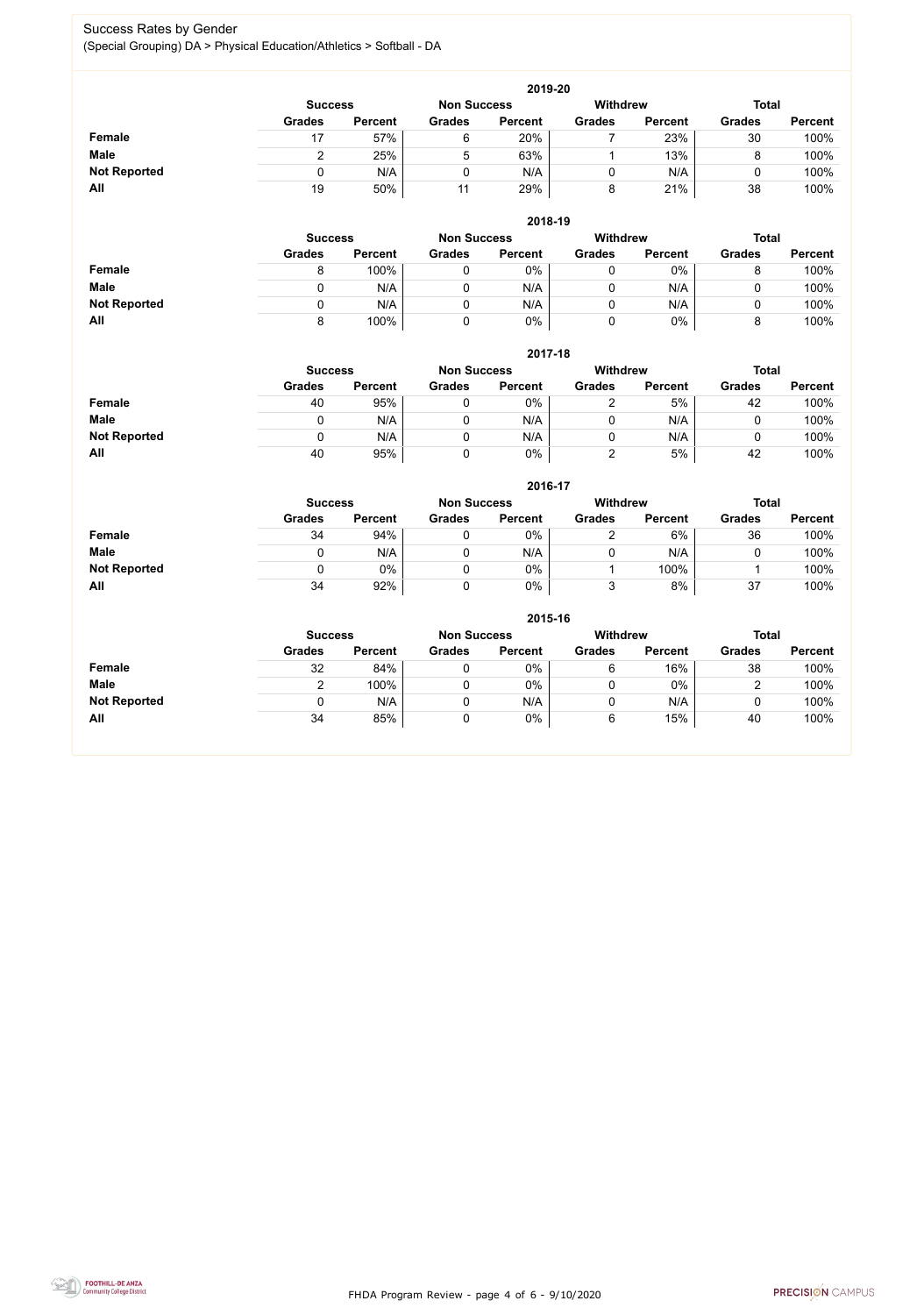FHDA Program Review - page 5 of 6 - 9/10/2020



## Success Rates by Age (Special Grouping) DA > Physical Education/Athletics > Softball - DA

|            |                |                    |               | 2019-20         |               |                |               |                |
|------------|----------------|--------------------|---------------|-----------------|---------------|----------------|---------------|----------------|
|            | <b>Success</b> | <b>Non Success</b> |               | <b>Withdrew</b> |               | <b>Total</b>   |               |                |
|            | <b>Grades</b>  | <b>Percent</b>     | <b>Grades</b> | <b>Percent</b>  | <b>Grades</b> | <b>Percent</b> | <b>Grades</b> | <b>Percent</b> |
| 19 or less | 8              | 73%                |               | 9%              | າ             | 18%            | 11            | 100%           |
| 20-24      | 8              | 73%                |               | 18%             |               | 9%             | 11            | 100%           |
| 25-39      |                | 29%                | 4             | 57%             |               | 14%            |               | 100%           |
| $40 +$     |                | 11%                | 4             | 44%             | 4             | 44%            | 9             | 100%           |
| All        | 19             | 50%                | 11            | 29%             | 8             | 21%            | 38            | 100%           |

|            |                |                |                    | 2018-19        |                 |                |               |                |
|------------|----------------|----------------|--------------------|----------------|-----------------|----------------|---------------|----------------|
|            | <b>Success</b> |                | <b>Non Success</b> |                | <b>Withdrew</b> | <b>Total</b>   |               |                |
|            | <b>Grades</b>  | <b>Percent</b> | <b>Grades</b>      | <b>Percent</b> | <b>Grades</b>   | <b>Percent</b> | <b>Grades</b> | <b>Percent</b> |
| 19 or less | 4              | 100%           |                    | $0\%$          | 0               | 0%             | 4             | 100%           |
| $20 - 24$  | 4              | 100%           |                    | $0\%$          | 0               | $0\%$          | 4             | 100%           |
| 25-39      | 0              | N/A            |                    | N/A            | 0               | N/A            |               | 100%           |
| $40 +$     |                | N/A            |                    | N/A            | 0               | N/A            | U             | 100%           |
| All        | 8              | 100%           |                    | $0\%$          | 0               | 0%             |               | 100%           |

#### **2017-18**

|            |                |                    |               | 2017-18         |               |                |               |                |
|------------|----------------|--------------------|---------------|-----------------|---------------|----------------|---------------|----------------|
|            | <b>Success</b> | <b>Non Success</b> |               | <b>Withdrew</b> |               | <b>Total</b>   |               |                |
|            | <b>Grades</b>  | <b>Percent</b>     | <b>Grades</b> | <b>Percent</b>  | <b>Grades</b> | <b>Percent</b> | <b>Grades</b> | <b>Percent</b> |
| 19 or less | 25             | 93%                |               | 0%              | ⌒             | 7%             | 27            | 100%           |
| $20 - 24$  | 15             | 100%               |               | 0%              |               | $0\%$          | 15            | 100%           |
| 25-39      |                | N/A                |               | N/A             |               | N/A            |               | 100%           |
| $40 +$     |                | N/A                |               | N/A             |               | N/A            |               | 100%           |
| All        | 40             | 95%                |               | 0%              | າ             | 5%             | 42            | 100%           |

### **2016-17**



|            |                |                    |               | ZU10-17         |               |                |               |                |
|------------|----------------|--------------------|---------------|-----------------|---------------|----------------|---------------|----------------|
|            | <b>Success</b> | <b>Non Success</b> |               | <b>Withdrew</b> |               | <b>Total</b>   |               |                |
|            | <b>Grades</b>  | <b>Percent</b>     | <b>Grades</b> | <b>Percent</b>  | <b>Grades</b> | <b>Percent</b> | <b>Grades</b> | <b>Percent</b> |
| 19 or less | 17             | 100%               |               | 0%              |               | $0\%$          |               | 100%           |
| $20 - 24$  | 17             | 89%                |               | 0%              | າ             | 11%            | 19            | 100%           |
| 25-39      | 0              | $0\%$              |               | $0\%$           |               | 100%           |               | 100%           |
| $40 +$     |                | N/A                |               | N/A             |               | N/A            |               | 100%           |
| All        | 34             | 92%                |               | 0%              | 3             | 8%             | 37            | 100%           |

|            |                                                         |                |               | 2015-16        |               |                |               |                |
|------------|---------------------------------------------------------|----------------|---------------|----------------|---------------|----------------|---------------|----------------|
|            | <b>Withdrew</b><br><b>Non Success</b><br><b>Success</b> |                |               |                |               |                | <b>Total</b>  |                |
|            | <b>Grades</b>                                           | <b>Percent</b> | <b>Grades</b> | <b>Percent</b> | <b>Grades</b> | <b>Percent</b> | <b>Grades</b> | <b>Percent</b> |
| 19 or less | 13                                                      | 87%            |               | $0\%$          | っ<br>∠        | 13%            | 15            | 100%           |
| 20-24      | 20                                                      | 83%            |               | $0\%$          | 4             | 17%            | 24            | 100%           |
| 25-39      |                                                         | 100%           |               | $0\%$          |               | $0\%$          |               | 100%           |
| $40 +$     | 0                                                       | N/A            |               | N/A            |               | N/A            |               | 100%           |
| <b>All</b> | 34                                                      | 85%            | 0             | $0\%$          | 6             | 15%            | 40            | 100%           |